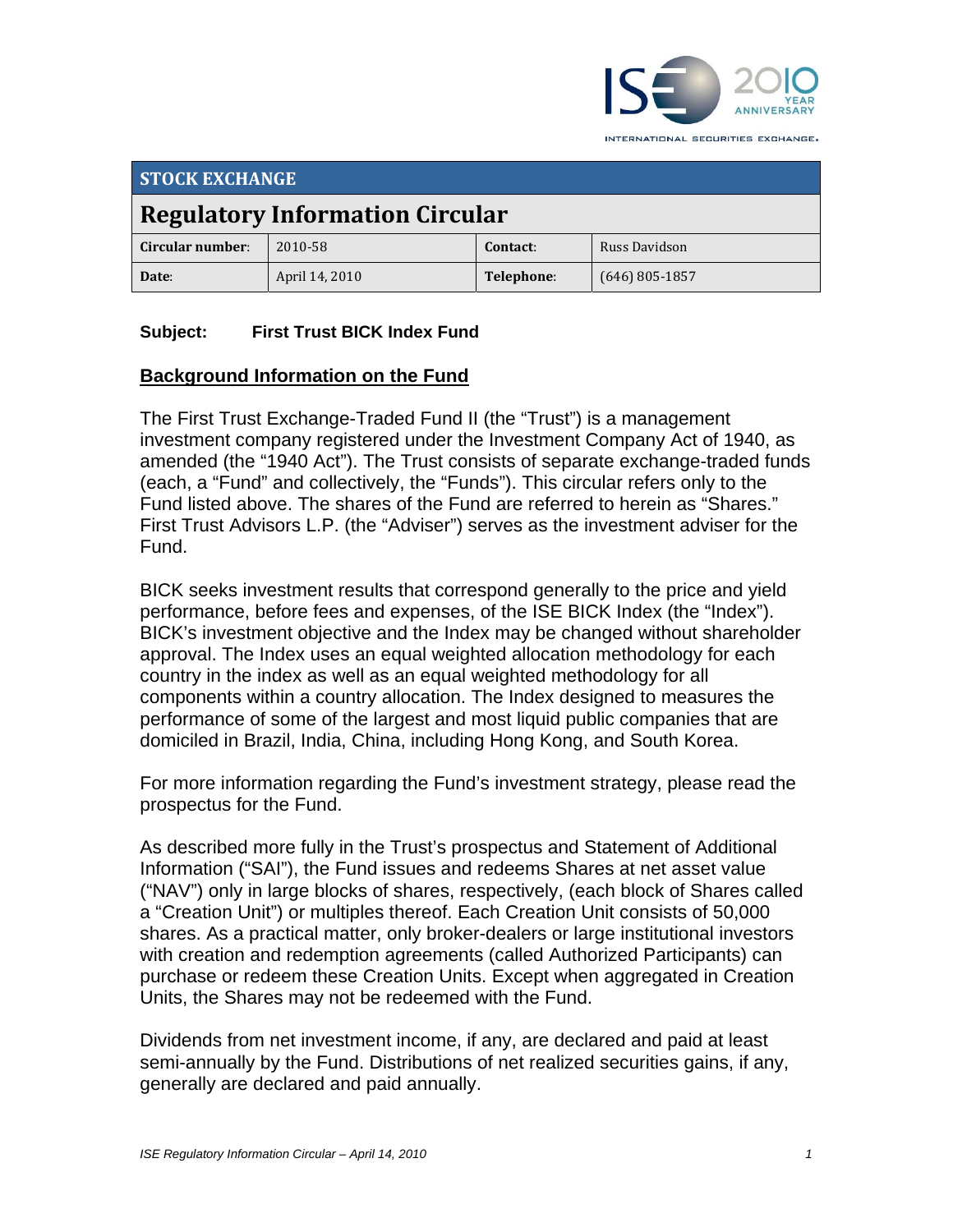

Shares are held in book-entry form, which means that no Share certificates are issued. The Depository Trust Company or its nominee is the record owner of all outstanding Shares of the Fund and is recognized as the owner of all Shares for all purposes.

The NAV per Share of the Fund will be determined as of the close of trading (normally, 4:00 p.m. Eastern Time ("ET")) on each day that the Exchange is open for business (a "Business Day"). The NAV of the Fund is calculated by dividing the value of the net assets of the Fund (I.E., the value of its total assets less total liabilities) by the total number of outstanding shares of the Fund, generally rounded to the nearest cent.

The registration statement for the Fund describes the various fees and expenses for each Fund's Shares. For a more complete description of the Fund and the underlying indexes, visit the Fund's website at www.ftportfolios.com.

### **Principal Risks**

Interested persons are referred to the discussion in the prospectus for each Fund of the principal risks of an investment in each Fund. These include: market risk, non-correlation risk, replication management risk, non-diversification risk, non-U.S. securities and emerging markets risk, Brazil risk, India risk, China risk, South Korea risk, depositary receipts risk, currency risk, financials sector risk, index tracking risk, depositary receipts risk, issuer specific changes risk, passive investment risk, smaller company risk, and intellectual property risk.

#### **Exchange Rules Applicable to Trading in the Shares**

The Shares are considered equity securities, thus rendering trading in the Shares subject to the Exchange's existing rules governing the trading of equity securities.

#### **Trading Hours**

Trading in the Shares on ISE is on a UTP basis and is subject to ISE equity trading rules. The Shares will trade from 8:00 a.m. until 8:00 p.m. Eastern Time. Equity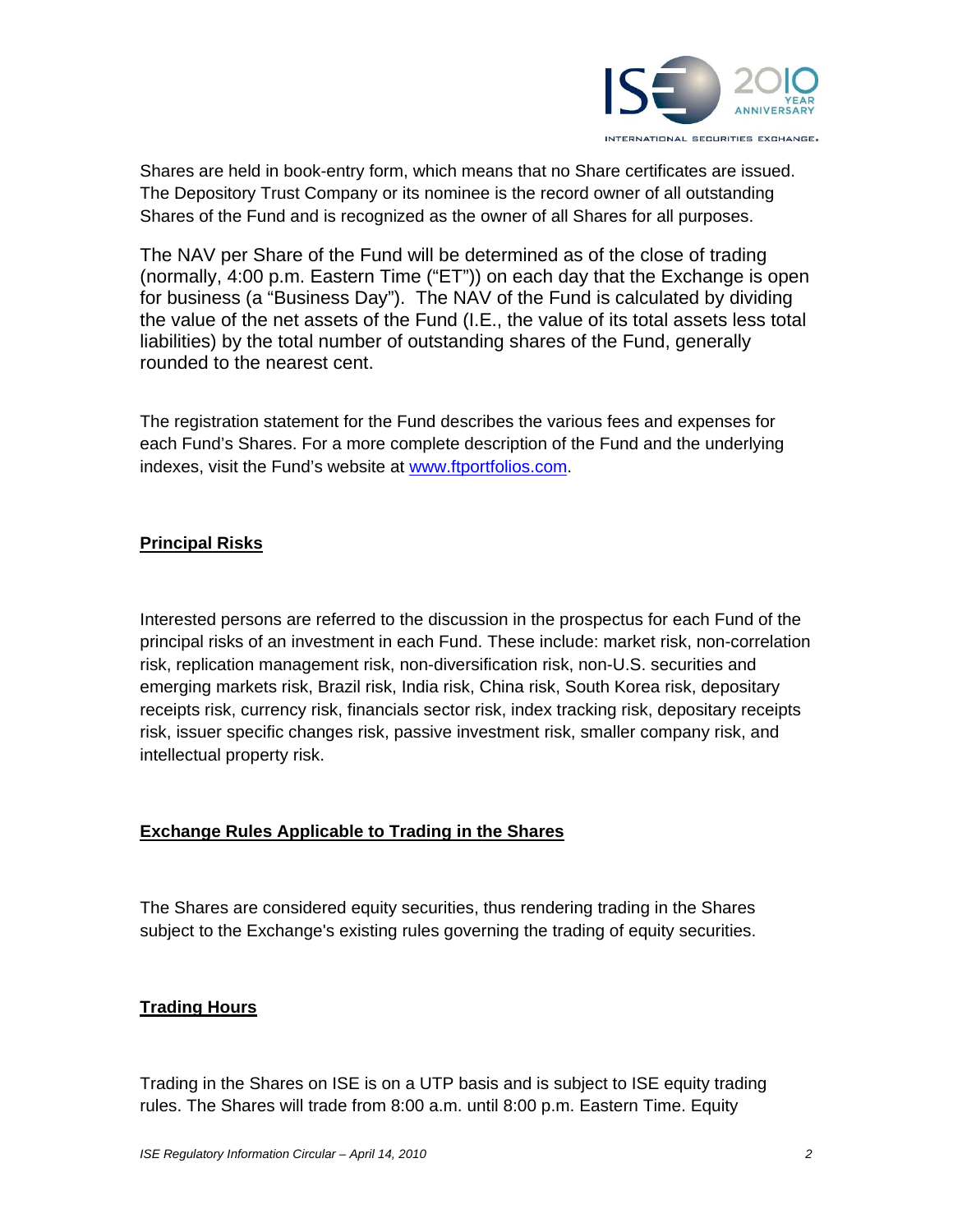

Electronic Access Members ("Equity EAMs") trading the Shares during the Extended Market Sessions are exposed to the risk of the lack of the calculation or dissemination of underlying index value or intraday indicative value ("IIV"). For certain derivative securities products, an updated underlying index value or IIV may not be calculated or publicly disseminated in the Extended Market hours. Since the underlying index value and IIV are not calculated or widely disseminated during Extended Market hours, an investor who is unable to calculate implied values for certain derivative securities products during Extended Market hours may be at a disadvantage to market professionals.

### **Trading Halts**

ISE will halt trading in the Shares in accordance with ISE Rule 2101(a)(2)(iii). The grounds for a halt under this Rule include a halt by the primary market because it stops trading the Shares and/or a halt because dissemination of the IIV or applicable currency spot price has ceased, or a halt for other regulatory reasons. In addition, ISE will stop trading the Shares if the primary market de-lists the Shares.

#### **Delivery of a Prospectus**

Pursuant to federal securities laws, investors purchasing Shares must receive a prospectus prior to or concurrently with the confirmation of a transaction. Investors purchasing Shares directly from the Fund (by delivery of the Deposit Amount) must also receive a prospectus.

Prospectuses may be obtained through the Distributor or on the Fund's website. The Prospectus does not contain all of the information set forth in the registration statement (including the exhibits to the registration statement), parts of which have been omitted in accordance with the rules and regulations of the SEC. For further information about the Fund, please refer to the Trust's registration statement.

#### **Exemptive, Interpretive and No-Action Relief Under Federal Securities Regulations**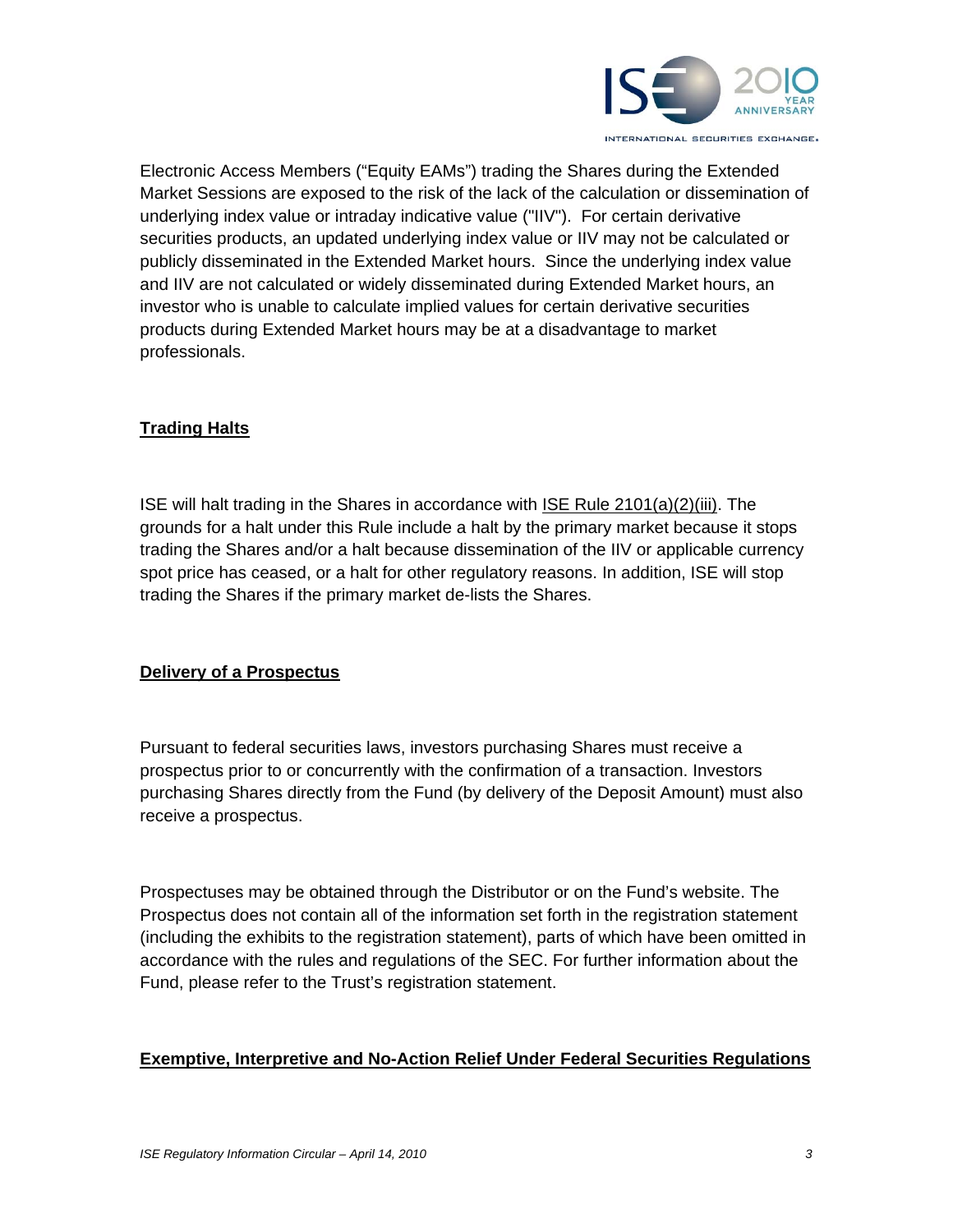

The SEC has issued exemptive, interpretive or no-action relief from certain provisions of rules under the Securities Exchange Act of 1934 (the "Act") regarding trading in the above mentioned exchange traded fund.

### **Regulation M Exemptions**

Generally, Rules 101 and 102 of Regulation M prohibit any "distribution participant" and its "affiliated purchasers" from bidding for, purchasing, or attempting to induce any person to bid for or purchase any security which is the subject of a distribution until after the applicable restricted period, except as specifically permitted in Regulation M. The provisions of the Rules apply to underwriters, prospective underwriters, brokers, dealers, and other persons who have agreed to participate or are participating in a distribution of securities.

The Commission issued a No-Action Letter by which persons participating in a distribution of shares of a fund may engage in secondary market transactions in such shares during their participation in such a distribution, despite the requirements of from Rule 101 under Regulation M. In addition, the SEC has permitted persons who may be deemed to be participating in the distribution of shares of a fund (i) to purchase securities for the purpose of purchasing creation unit aggregations of fund shares and (ii) to tender securities for redemption in Creation Unit Aggregations. Further, the Commission has clarified that the tender of fund shares to the Fund for redemption does not constitute a bid for or purchase of any of the Funds' securities during the restricted period of Rule 101. The Commission has issued a No-Action Letter to paragraph (e) of Rule 102 under Regulation M which allow the redemption of fund shares in creation unit aggregations during the continuous offering of shares.

# **Customer Confirmations for Creation or Redemption of Fund Shares (SEC Rule 10b-10)**

Broker–dealers who handle purchases or redemptions of Fund shares in Creation Units for customers will be permitted to provide such customers with a statement of the number of Creation Unit Aggregations created or redeemed without providing a statement of the identity, number and price of shares of the individual securities tendered to the Fund for purposes of purchasing creation unit aggregations ("Deposit Securities") or the identity, number and price of shares to be delivered by the Trust to the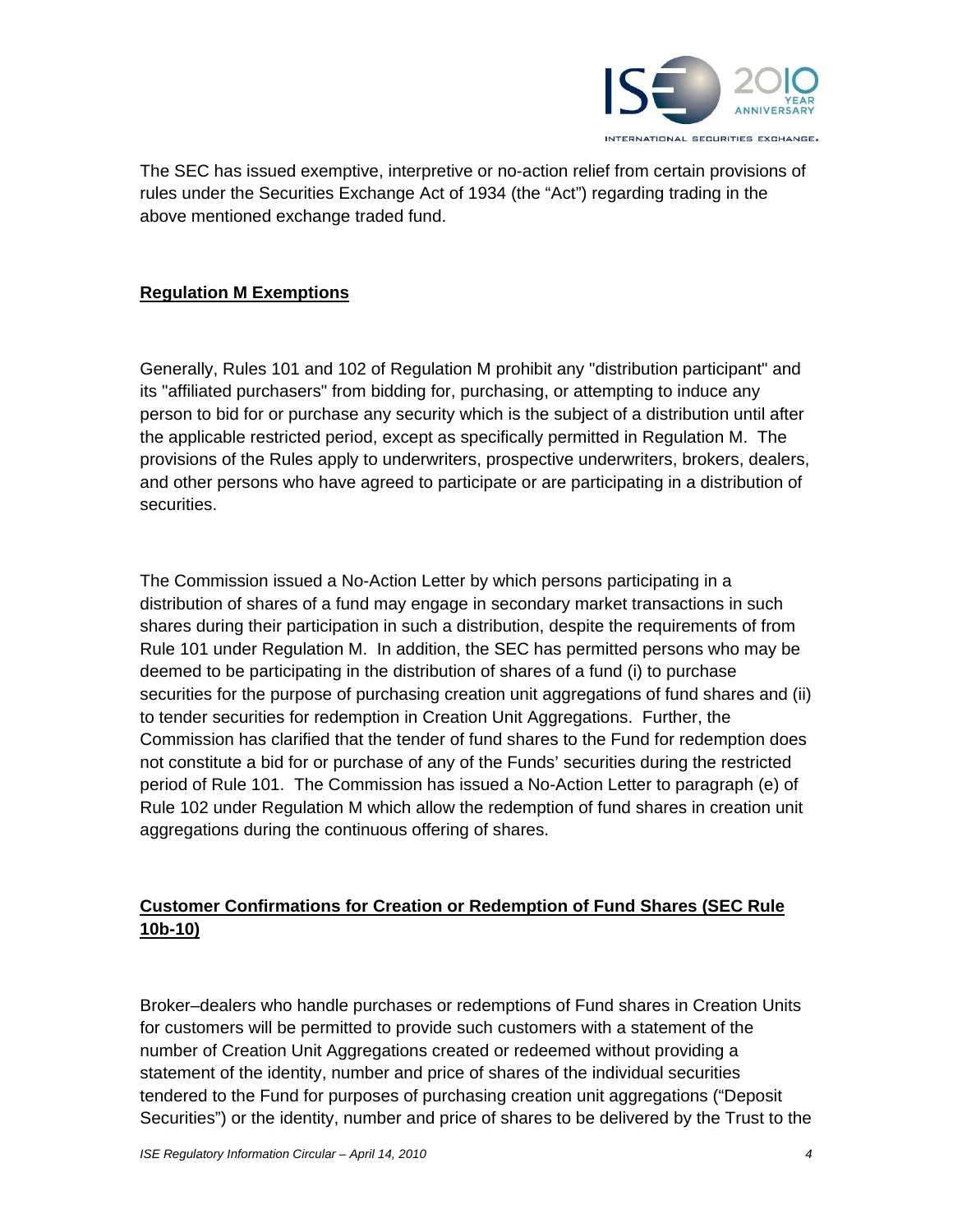

redeeming holder ("Redemption Securities"). The composition of the securities required to be tendered to the Fund for creation purposes and of the securities to be delivered on redemption will be disseminated each business day and will be applicable to requests for creations or redemption, as the case may be, on that day. This exemptive relief under Rule 10b-10 with respect to creations and redemptions is subject to the following conditions:

- 1) Confirmations to customers engaging in creations or redemptions must state that all information required by Rule 10b-10 will be provided upon request;
- 2) Any such request by a customer for information required by Rule 10b-10 will be filed in a timely manner, in accordance with Rule 10b-10(c);
- 3) Except for the identity, number and price of shares of the component securities of the Deposit Securities and Redemption Securities, as described above, confirmations to customers must disclose all other information required by Rule 10b-10(a).

## **SEC Rule 14e-5**

The Commission has permitted any person acting as a dealer-manager of a tender offer for a component security of fund (1) to redeem fund shares in creation unit aggregations from the issuer that may include a security subject to such tender offer and (2) to purchase fund shares during such tender offer. In addition, a No-Action has been issued under Rule 14e-5 states that if a broker-dealer acting as a dealer-manager of a tender offer for a security of the Fund purchases or arranges to purchase such securities in the secondary market for the purpose of tendering such securities to purchase one or more creation unit aggregations of shares, it must be made in conformance with the following:

i. such bids or purchases are effected in the ordinary course of business, in connection with a basket of 20 or more securities in which any security that is the subject of a distribution, or any reference security, does not comprise more than 5% of the value of the basket purchased; or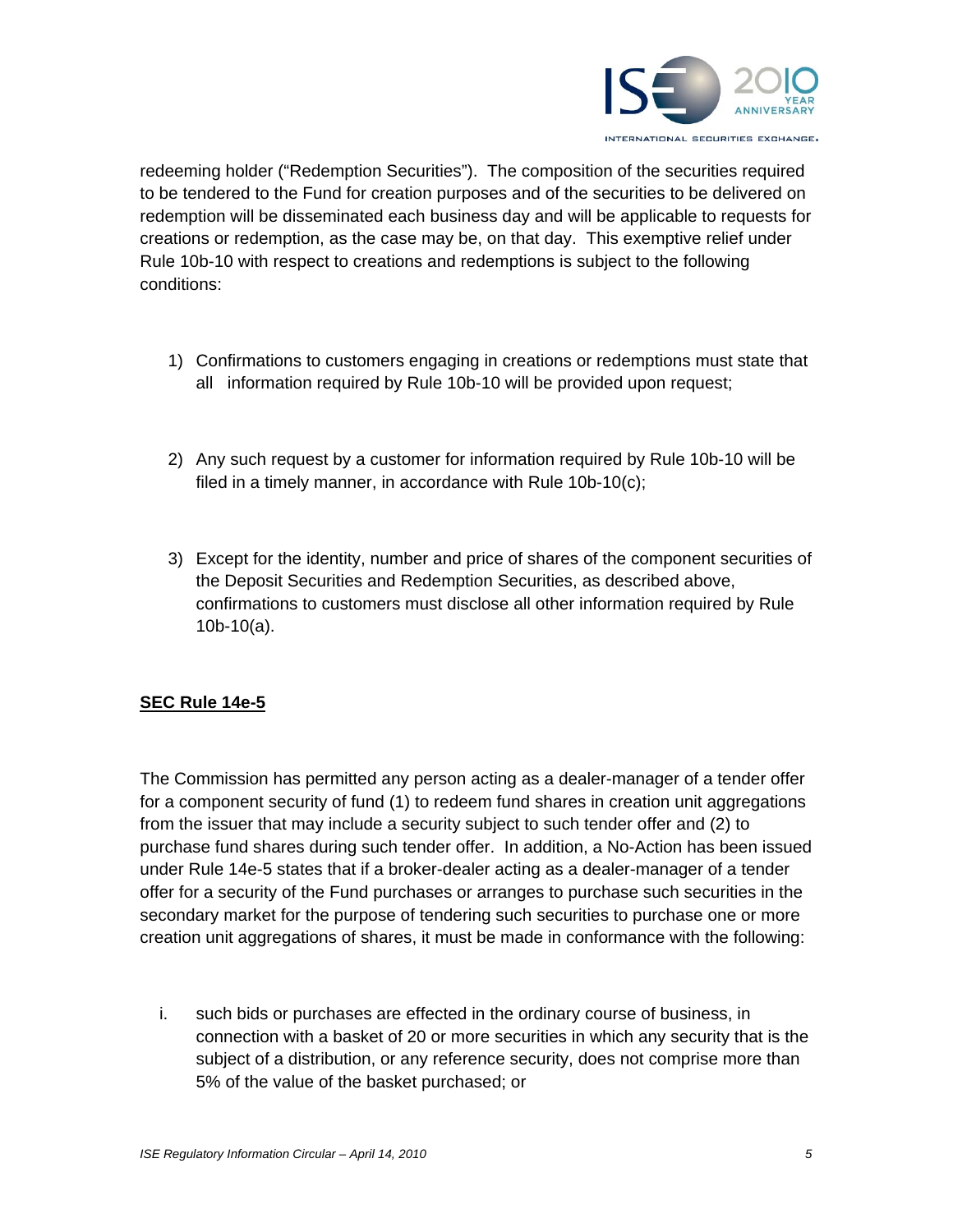

- ii. purchases are effected as adjustments to such basket in the ordinary course of business as a result of a change in the composition of the underlying index; and
- iii. such bids or purchases are not affected for the purpose of facilitating such tender offer.

## **Section 11(d)(1); SEC Rules 11d1-1 and 11d1-2**

Section 11(d)(1) of the Act generally prohibits a person who is both a broker and a dealer from effecting any transaction in which the broker-dealer extends credit to a customer on any security which was part of a new issue in the distribution of which he participated as a member of a selling syndicate or group within thirty days prior to such transaction. The Commission has clarified that Section 11(d)(1) does not apply to broker-dealers that are not authorized participants (and, therefore, do not create creation unit aggregations) that engage in both proprietary and customer transactions in shares of a fund in the secondary market, and for broker-dealer authorized participants that engage in creations of creation unit aggregations. This relief is subject to specific conditions, including the condition that such broker-dealer (whether or not an authorized participant) does not, directly or indirectly, receive from the fund complex any payment, compensation or other economic incentive to promote or sell the shares of a fund to persons outside the fund complex, other than non-cash compensation permitted under NASD Rule 2830 (I)(5)(A), (B) or (C). See letter dated November 22, 2005 from Brian A Bussey, Assistant Chief Counsel, SEC Division of Market Regulation, to Barclays Global Investors, N.A., dated November 22, 2005. The Commission has issued a No-Action Letter under Section 11(d)(1) of the Act states that broker-dealers may treat shares of a fund, for purposes of Rule 11d1-2, as "securities issued by a registered open-end investment company as defined in the Investment Company Act" and thereby extend credit or maintain or arrange for the extension or maintenance of credit on shares that have been owned by the persons to whom credit is provided for more than 30 days, in reliance on the exemption contained in the rule.

## **SEC Rule 15c1-5 and 15c1-6**

The Commission has issued a No-Action letter with respect to Rule 15c1-5 and Rule 15c1-6 as to the required disclosure of control by a broker or dealer with respect to creations and redemptions of fund shares and secondary market transactions therein.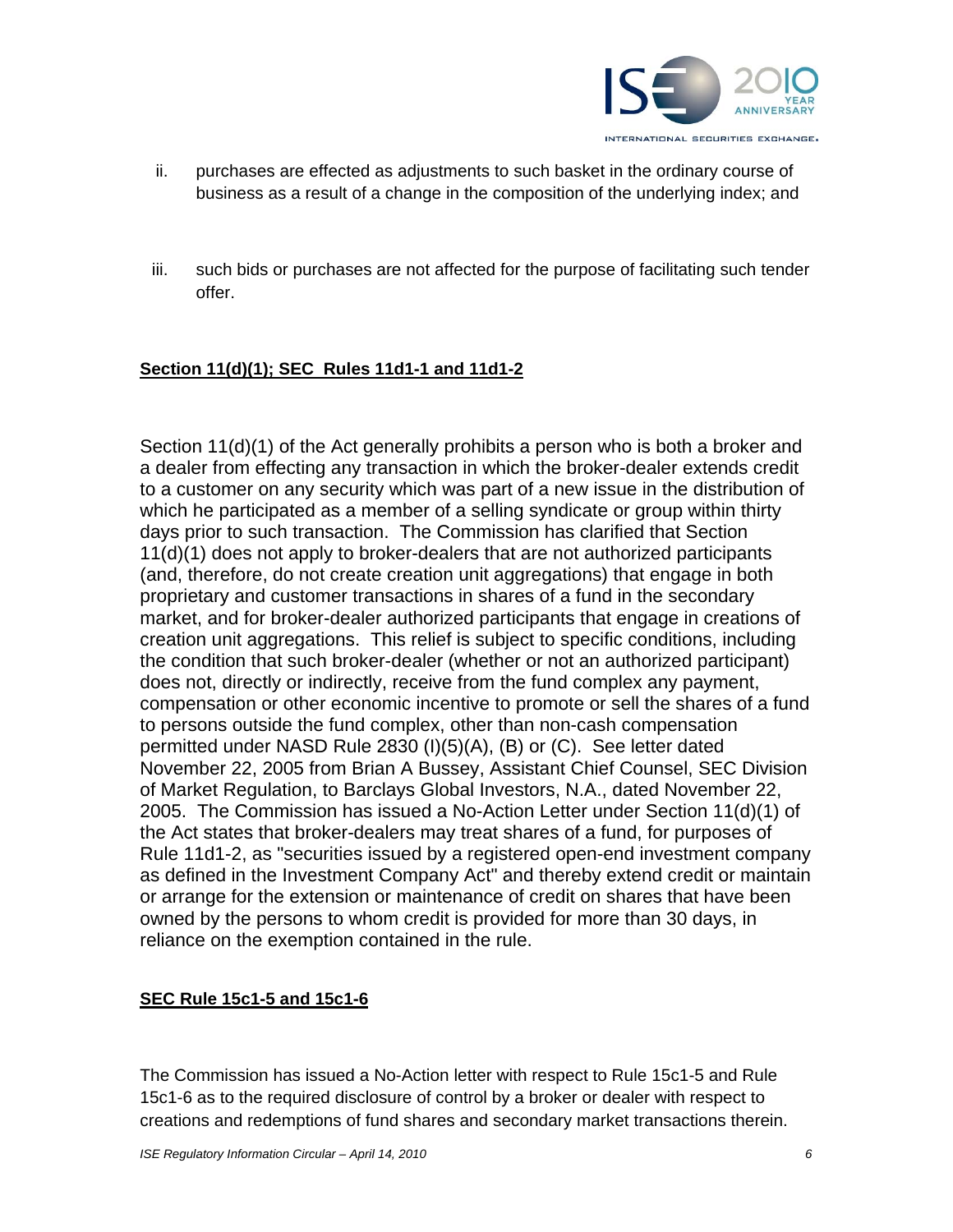

**This Regulatory Information Circular is not a statutory Prospectus. Equity EAMs should consult the Trust's Registration Statement, SAI, Prospectus and the Fund's website for relevant information.**